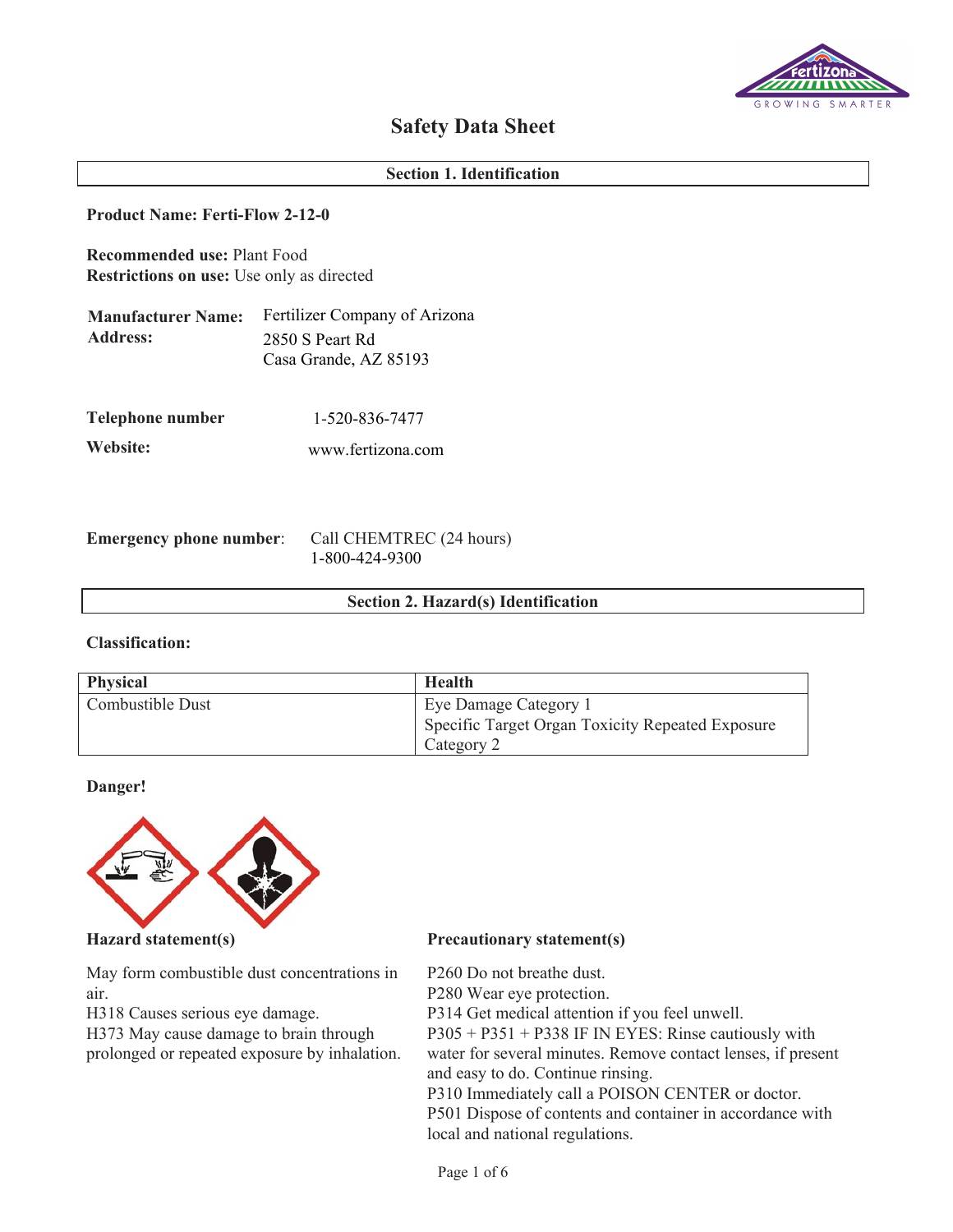

## **Section 3. Composition / Information on Ingredients**

| <b>Chemical name</b>                     | CAS No.     | Concentration |
|------------------------------------------|-------------|---------------|
| Non-Hazardous (trade secret) ingredients | Proprietary | $45 - 60\%$   |
| Zinc Oxide                               | 1314-13-2   | <15%          |
| Manganese Sulfate Monohydrate            | 10034-96-5  | $< 10\%$      |
| Zinc Sulfate                             | 7446-19-7   | $<$ 5%        |

**The exact concentration is being withheld as a trade secret.**

## **Section 4. First-Aid Measures**

**Inhalation:** Remove to fresh air. If breathing is difficult, administer oxygen. Get medical attention if irritation persists.

**Skin contact:** No first aid should be needed. Remove contaminated clothing and launder before reuse. Wash skin with soap and water. Get medical attention if irritation develops or persists.

**Eye contact:** Immediately flush eyes thoroughly with large quantities of water for 20 minutes, while holding the eye lids open to be sure the material is washed out. Remove contact lenses if present and easy to do. Get immediate medical attention.

**Ingestion:** Rinse out mouth with water. Get medical attention.

**Most important symptoms/effects, acute and delayed:** Causes severe eye irritation or burns. Permanent eye damage may occur. May cause mechanical skin irritation. Inhalation of dust may cause respiratory irritation, coughing and difficulty in breathing. Prolonged overexposure by inhalation may cause brain damage.

**Indication of immediate medical attention and special treatment, if necessary:** If eye contact occurs, get immediate medical attention.

## **Section 5. Fire-Fighting Measures**

**Suitable (and unsuitable) extinguishing media:** Use water fog or spray, alcohol-foam, universal foam, carbon dioxide or dry chemical. Do not use solid water jet as that may create a dust cloud that can present an explosion hazard.

**Specific hazards arising from the chemical:** Dust generated in handling this material may present a potential fire and explosion hazard if suspended in air at high concentrations. Settled dust presents a fire hazard. Resuspension of the dust into the air by vibration, traffic, material handling, etc. in high concentrations in the presence of an ignition source could result in a dust explosion. Minimize the generation and accumulation of dust. Combustion may produce oxides of carbon, zinc, sulfur, and manganese compounds.

**Special protective equipment and precautions for fire-fighters:** Firefighters should wear positive pressure self-contained breathing apparatus and full protective clothing. Powders that become wet may cause surfaces to be extremely slippery and cause a slip hazard.

## **Section 6. Accidental Release Measures**

**Personal precautions, protective equipment, and emergency procedures:** Avoid generating air-born dust. Remove all ignition sources such as open flames, spark producing equipment, pilot lights, etc. Wear appropriate protective clothing as described in Section 8.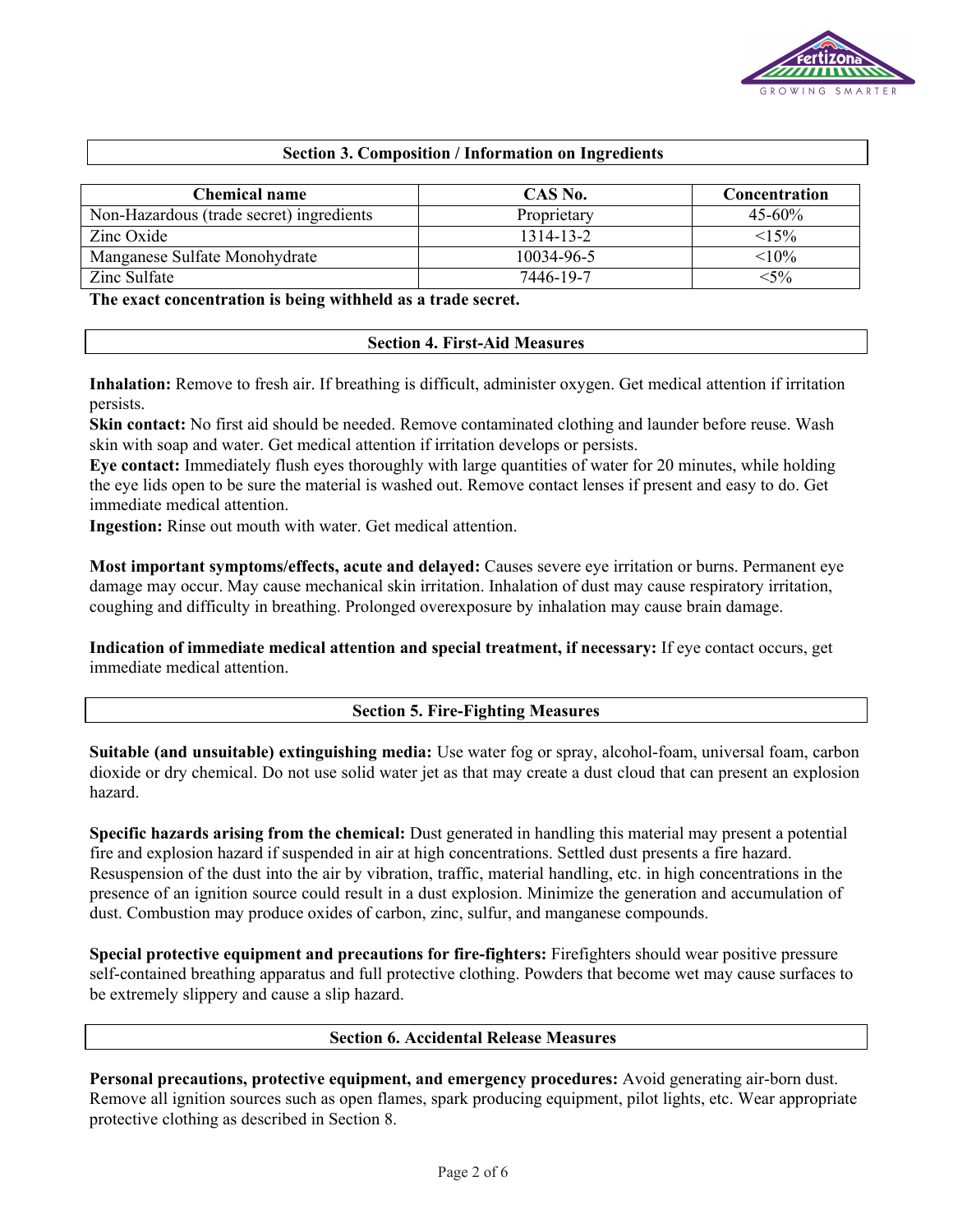

**Environmental precautions:** Avoid release to the environment. Report spills and releases as required to appropriate authorities.

**Methods and materials for containment and cleaning up:** Scoop or shovel up using methods that minimize the generation of airborne dust. Non-sparking tools should be used. Dust deposits should not be allowed to accumulate on surfaces, as these may form an explosive mixture if they are released into the atmosphere in sufficient concentrations. Avoid dispersal of dust in the air (i.e., clearing dust surfaces with compressed air). Place dry material into an appropriate container for disposal. Wipe spill area with a damp cloth. Do not flush to the sewer.

## **Section 7. Handling and Storage**

**Precautions for safe handling:** Prevent contact with eyes. Avoid contact with skin and clothing. Avoid generating or breathing dust. Wear protective clothing and equipment as described in Section 8. Use with adequate ventilation and proper dust collection methods to keep exposure level below occupational exposure limits. Wash thoroughly with soap and water after use. Do not eat, drink or smoke in the work area. Keep containers closed when not in use. Possible combustible dust hazard. Minimize the generation and accumulation of dust. Keep dust away from heat, sparks, flames and all other sources of ignition. Follow good housekeeping practices to keep surfaces, including areas overhead such as piping, drop ceilings, ductwork, etc. free from settled dust. Dry powders can build static electricity charges when subjected to friction of transfer and in mixing operations. Provide adequate precautions, such as electrical grounding and bonding, or inert atmospheres.

**Conditions for safe storage, including any incompatibilities:** Store in a cool, well-ventilated area. Protect from physical damage.

# **Section 8. Exposure Controls / Personal Protection**

## **Exposure guidelines:**

| Non-Hazardous (trade secret) ingredients       | 10 mg/m3 TWA ACGIH TLV                               |
|------------------------------------------------|------------------------------------------------------|
|                                                | 5 mg/m3 (respirable fraction), 15 mg/m3 (Total dust) |
|                                                | <b>TWA OSHA PEL</b>                                  |
| Zinc Oxide                                     | 2 mg/m3 TWA, 10 mg/m3 STEL ACGIH TLV                 |
|                                                | (Respirable)                                         |
|                                                | 5 mg/m3 (respirable fraction), 15 mg/m3 (total dust) |
|                                                | <b>TWA OSHA PEL</b>                                  |
| Manganese Sulfate Monohydrate (as Mn inorganic | $0.02 \text{ mg/m}$ 3 TWA (respirable), 0.1 mg/m3    |
| compounds)                                     | TWA (inhalable) ACGIH TLV                            |
|                                                | 5 mg/m3 Ceiling OSHA PEL                             |
| Zinc Sulfate                                   | None Established                                     |

**Appropriate engineering controls:** Use with general or adequate local exhaust ventilation to minimize exposure levels. It is recommended that all dust control equipment such as local exhaust ventilation and material transport systems involved in handling this product contain explosion relief vents or an explosion suppression system or an oxygen deficient environment. Ensure that dust handling systems (such as exhaust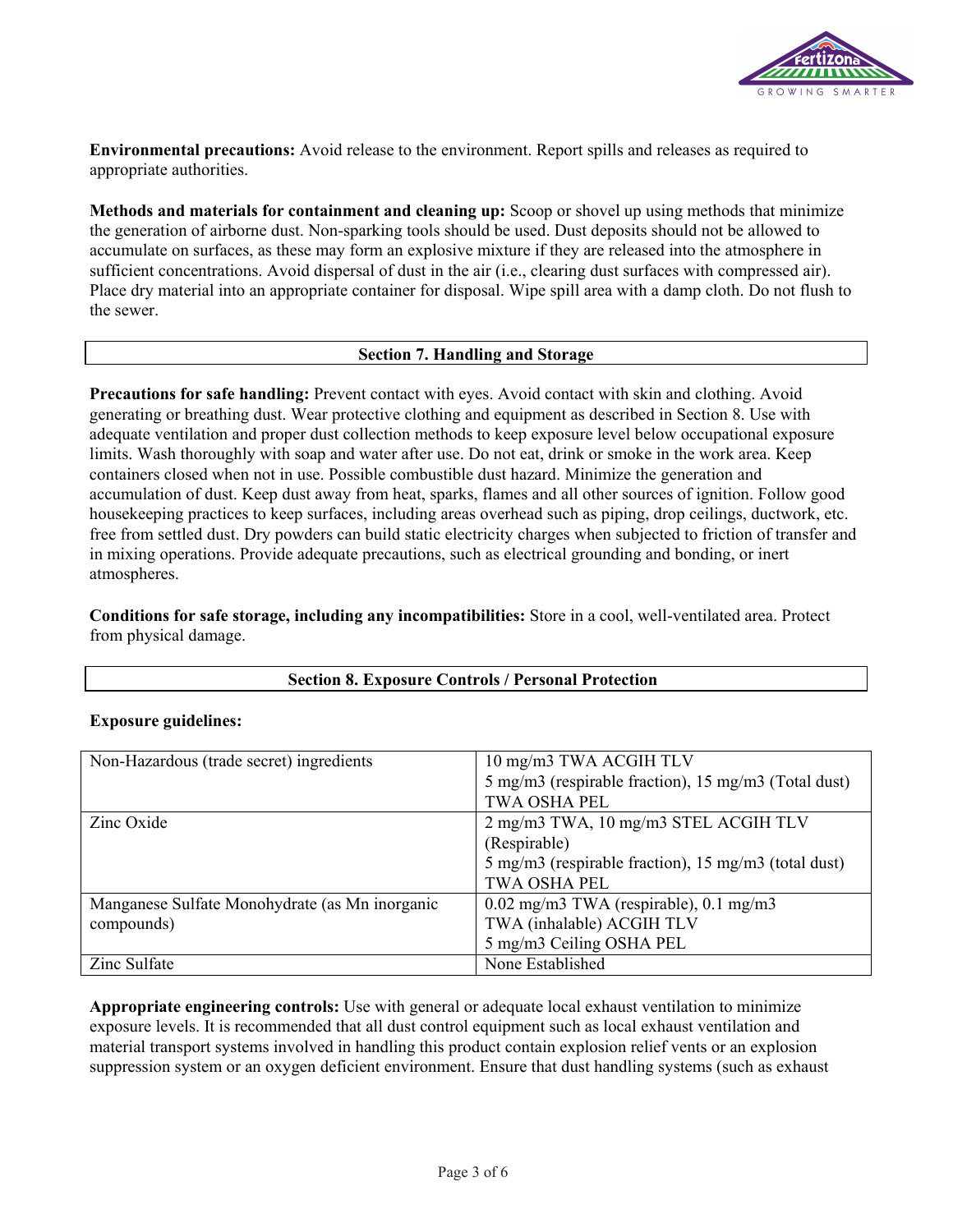

ducts, dust collectors, vessels and processing equipment) are designed in a manner to prevent the escape of dust into the work area (i.e. there is no leakage from the equipment). Use only appropriately classified electrical equipment and powered industrial trucks.

# **Personal Protective Equipment:**

**Respiratory protection:** If occupational exposure limits are exceeded, a dust filtering mask, an approved respirator with a dust/mist cartridge, or a supplied air respirator may be used. Respirator selection and use should be based on contaminant type, form and concentration. Follow applicable regulations and good Industrial Hygiene practice.

**Skin protection:** Suitable gloves are recommended as needed to avoid prolonged contact.

**Eye protection:** Chemical safety goggles are recommended if contact is possible.

**Other:** Eye wash should be available if contact may occur.

## **Section 9. Physical and Chemical Properties**

**Appearance:** Powder. **Odor:** Mild odor.

| <b>Odor threshold:</b> Not available               | pH: Not applicable                       |
|----------------------------------------------------|------------------------------------------|
| Melting point/freezing point: Not available        | <b>Boiling Point: Not applicable</b>     |
| Flash point: Not applicable                        | <b>Evaporation rate:</b> Not applicable  |
| Flammability (solid, gas): Combustible dust        |                                          |
| Flammable limits: LEL: Not applicable              | UEL: Not applicable                      |
| Vapor pressure: Not applicable                     | Vapor density: Not applicable            |
| <b>Relative density:</b> Not available             | <b>Solubility(ies):</b> Not available    |
| <b>Partition coefficient: n-octanol/water: Not</b> | Auto-ignition temperature: Not available |
| applicable                                         |                                          |
| Decomposition temperature: Not available           | <b>Viscosity:</b> Not applicable         |
|                                                    |                                          |

# **Section 10. Stability and Reactivity**

**Reactivity:** Not reactive under normal conditions of use.

**Chemical stability:** Stable

**Possibility of hazardous reactions:** Hazardous polymerization will not occur.

**Conditions to avoid:** Keep away from heat, sparks, flames and other sources of ignition. Avoid hygroscopic conditions and dust formation.

**Incompatible materials:** None known.

**Hazardous decomposition products:** Thermal decomposition may release oxides of carbon, zinc, sulfur, and manganese compounds.

# **Section 11. Toxicological Information**

# **Acute effects of exposure:**

**Inhalation:** Dust may cause upper respiratory irritation with sneezing and coughing.

**Ingestion:** Swallowing large amounts may cause gastrointestinal irritation, nausea and diarrhea.

**Skin contact:** No adverse effects expected. May cause mechanical skin irritation.

**Eye contact:** Contact may cause severe irritation, redness and tearing. May cause permanent eye damage. **Chronic effects:** Prolonged overexposure to manganese have been shown to cause permanent neurological damage in humans.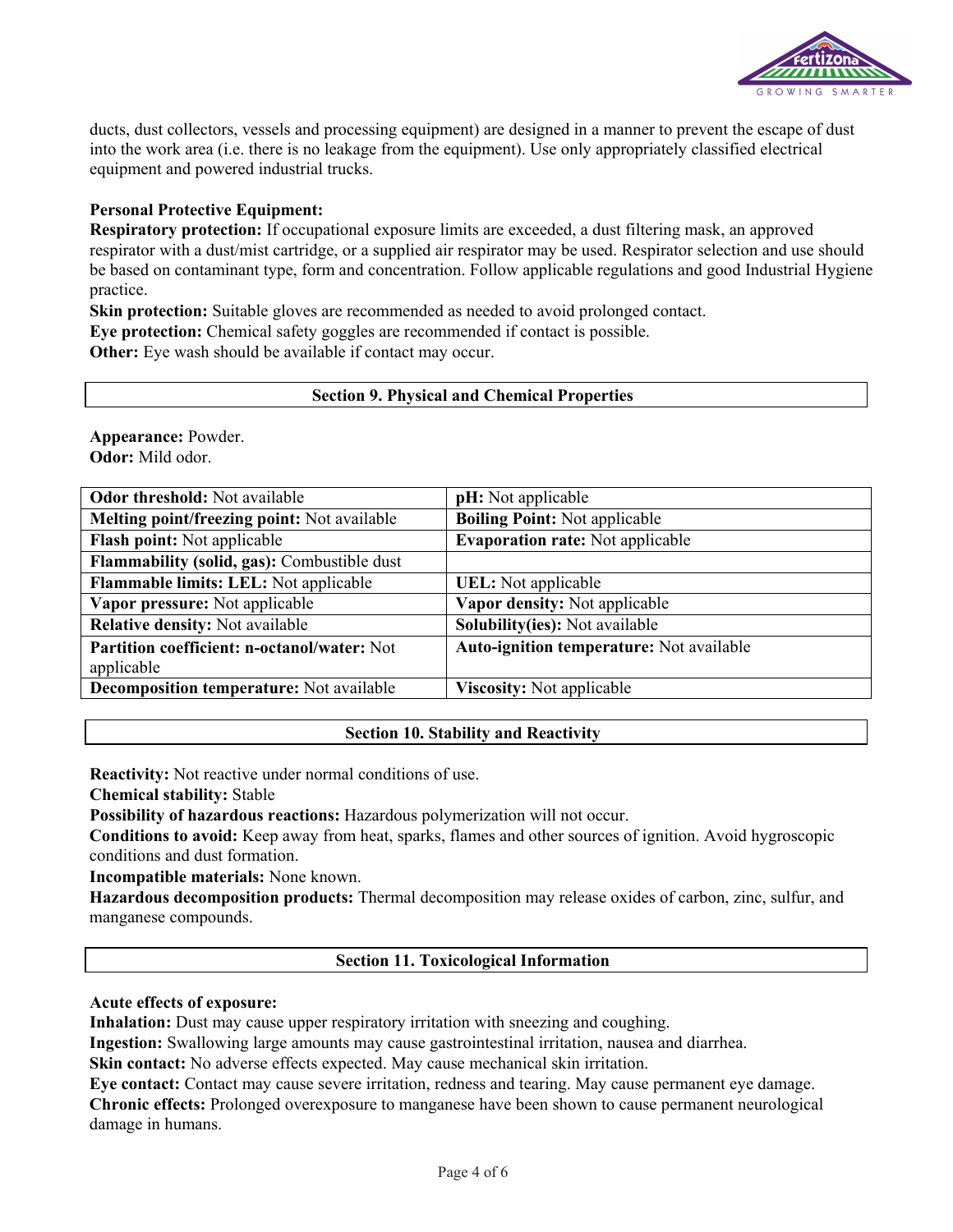

**Germ Cell Mutagenicity:** None of the components have been shown to cause germ cell mutagenicity. **Reproductive Toxicity:** None of the components have been shown to cause reproductive or developmental toxicity.

**Carcinogenicity:** None of the components of this product are listed as carcinogens or suspected carcinogens by IARC, NTP, OSHA or ACGIH.

## **Acute toxicity values: Product Acute Toxicity Value:**

Non-Hazardous (trade secret): Not toxic Zinc Oxide: Oral rat LD50: >5000 mg/kg, Inhalation rat LC50: >5700 mg/m3/4hr (no mortality), Skin rat LD50: >2000 mg/kg Manganese Sulfate Monohydrate: Oral rat LD50: 2150 mg/kg, inhalation rat LC50: > 4.45 mg/L/4 hr (no mortality) Zinc Sulfate: Oral rat LD50: 1710 mg/L, Dermal rat LD50: >2000 mg/kg

## **Section 12. Ecological Information**

## **Ecotoxicity Data:**

Zinc Oxide: 96 hr LC50 Oncorhynchus kisutch 727 ug/L, 48 hr EC50 daphnia magna 860 ug/L, 72 hr NOEC Pseudokirchneriella subcapitata 5.4 ug/L

Manganese Sulfate Monohydrate: 96 hr LC50 Oncorhynchus mykiss 3.17 mg,

Zinc Sulfate: 96 hr LC50 Oncorhynchus kisutch 727 ug/L, 48 hr EC50 daphnia magna 860 ug/L, 72 hr NOEC Pseudokirchneriella subcapitata 5.4 ug/L

This product is classified as toxic to aquatic life with long lasting effects. Releases to the environment should be avoided.

**Persistence and degradability:** Biodegradation is not applicable to inorganic compounds.

**Bioaccumulative potential:** Not data available.

**Mobility in soil:** No data available.

**Other adverse effects:** None known.

## **Section 13. Disposal Considerations**

**Section 14. Transport Information**

Dispose in accordance with all local, state and federal regulations.

|                | <b>UN Number</b> | <b>Proper shipping</b> | <b>Hazard</b> | <b>Packing Group</b> | <b>Environmental</b> |
|----------------|------------------|------------------------|---------------|----------------------|----------------------|
|                |                  | name                   | <b>Class</b>  |                      | <b>Hazard</b>        |
| <b>US DOT</b>  |                  | Not Regulated          |               |                      |                      |
| Canadian       |                  | Not Regulated          |               |                      |                      |
| <b>TDG</b>     |                  |                        |               |                      |                      |
| EU             | <b>UN3077</b>    | Environmentally        | 9             | <b>PG III</b>        | Yes                  |
| <b>ADR/RID</b> |                  | hazardous substance,   |               |                      |                      |
|                |                  | solid, n.o.s (Zinc     |               |                      |                      |
|                |                  | Oxide, zinc sulfate)   |               |                      |                      |
| $IMDG*$        | <b>UN3077</b>    | Environmentally        | 9             | <b>PG III</b>        | Yes                  |
|                |                  | hazardous substance,   |               |                      |                      |
|                |                  | solid, n.o.s (Zinc     |               |                      |                      |